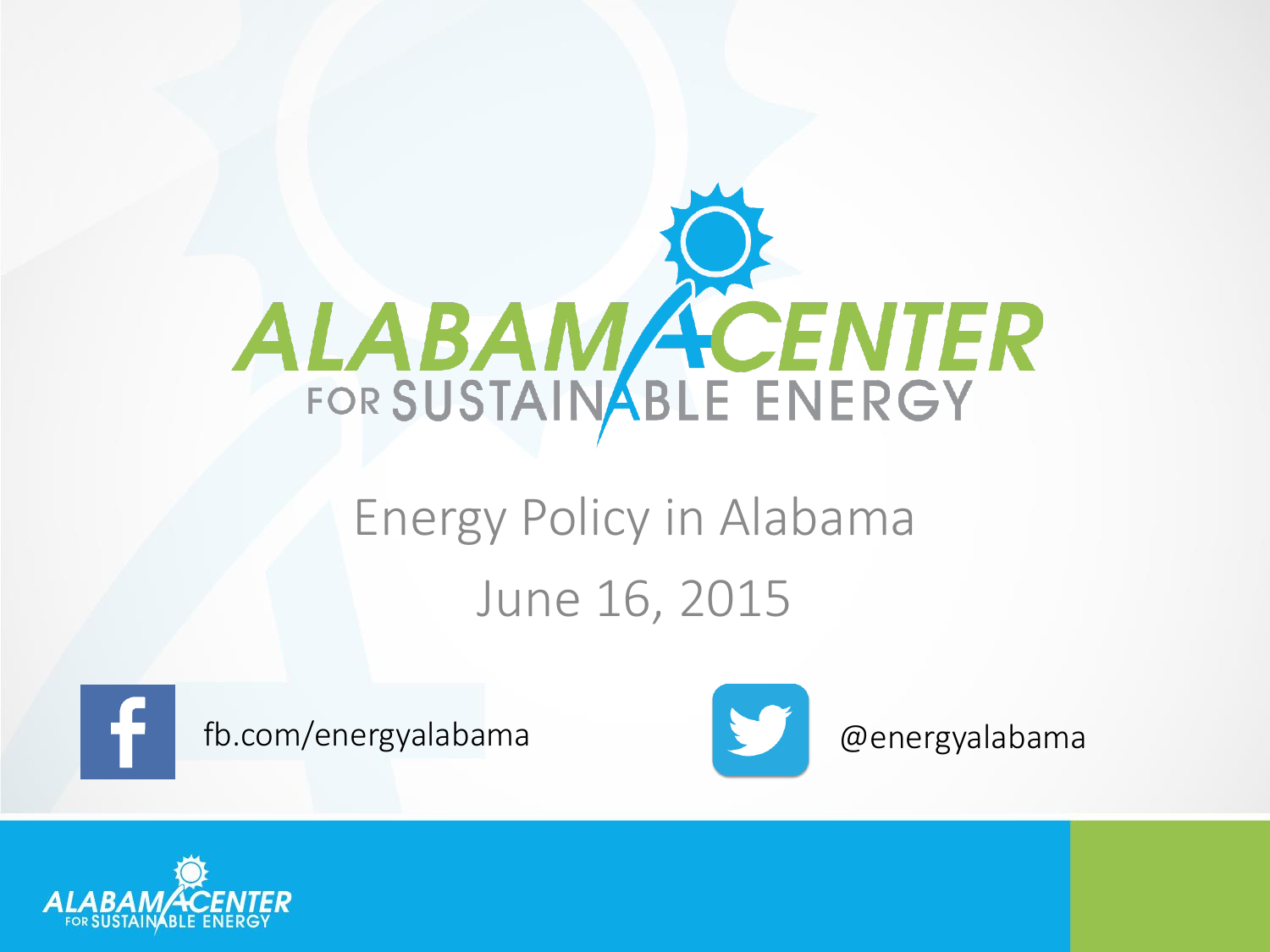## Our Neighbors - Georgia

- Active Public Service Commission – Solar procurement requirements
- Net Metering
- Standardized Interconnection
- Solar Power Free-Market Financing Act of 2015
- Biomass Sales and Use Tax Exemption

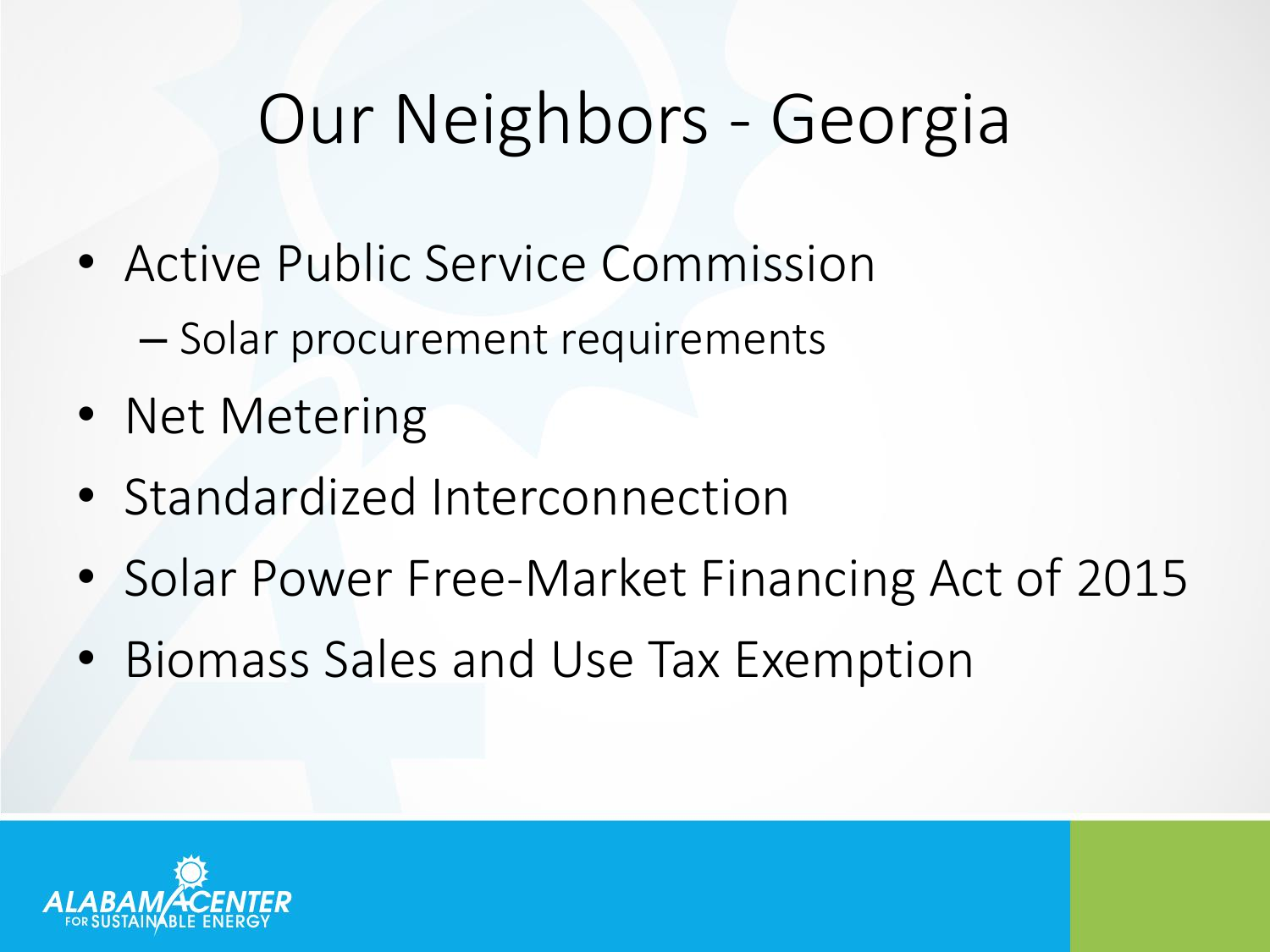## $\mathbf{v}$  standardized Interconnection Interconnection Interconnection Interconnection Interconnection Interconnection Interconnection Interconnection Interconnection Interconnection Interconnection Interconnection Interco we may be a fun in every uning but thank God for Mississippi."

Our New York - Georgia - Georgia - Georgia - Georgia - Georgia - Georgia - Georgia - Georgia - Georgia - Georgia<br>De Cartes - Georgia - Georgia - Georgia - Georgia - Georgia - Georgia - Georgia - Georgia - Georgia - Georgia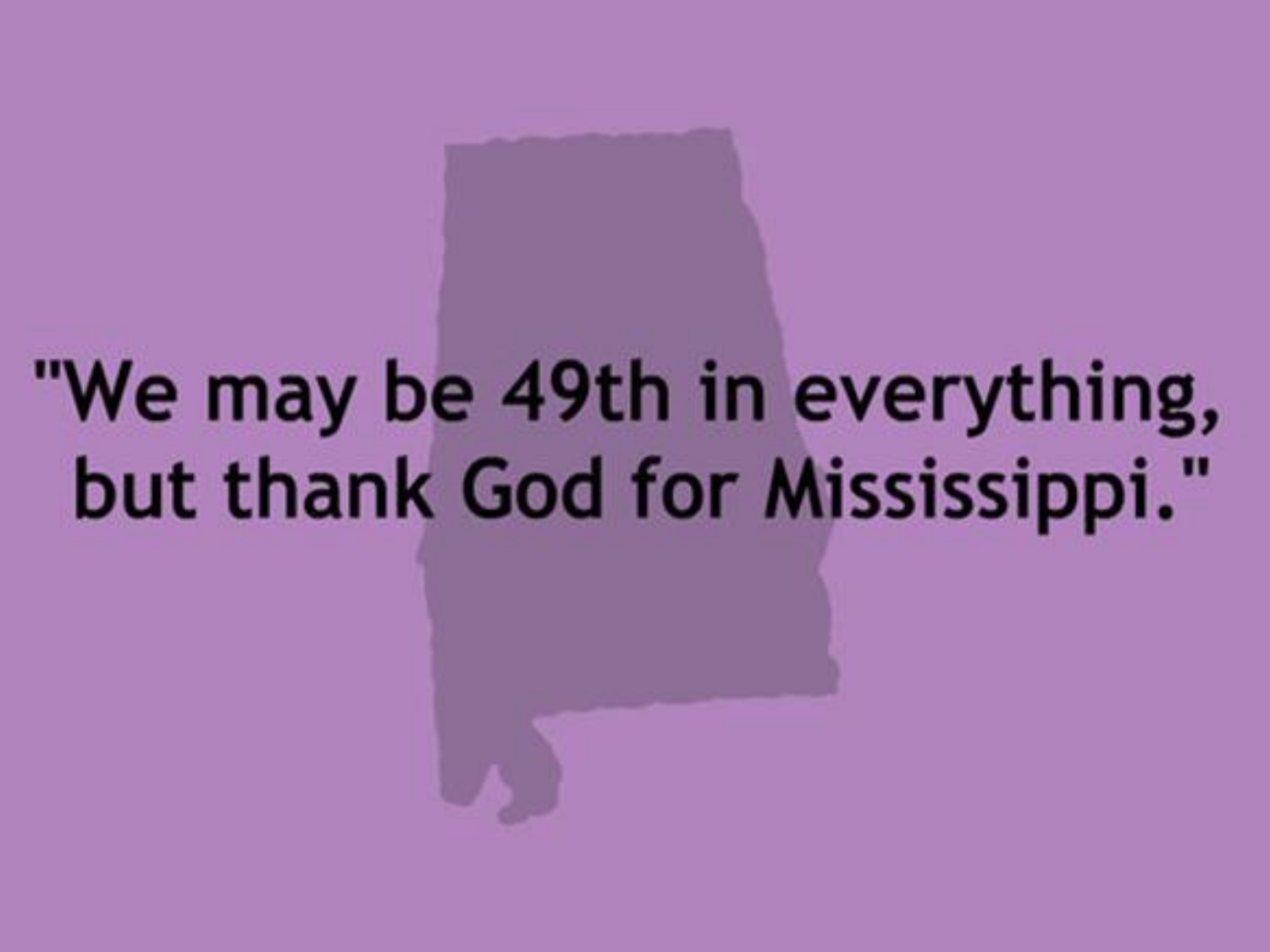## Our Neighbors - Mississippi

- Active Public Service Commission – Economic Impact Statement (Study)
- Mississippi Clean Energy Initiative
- Net Metering

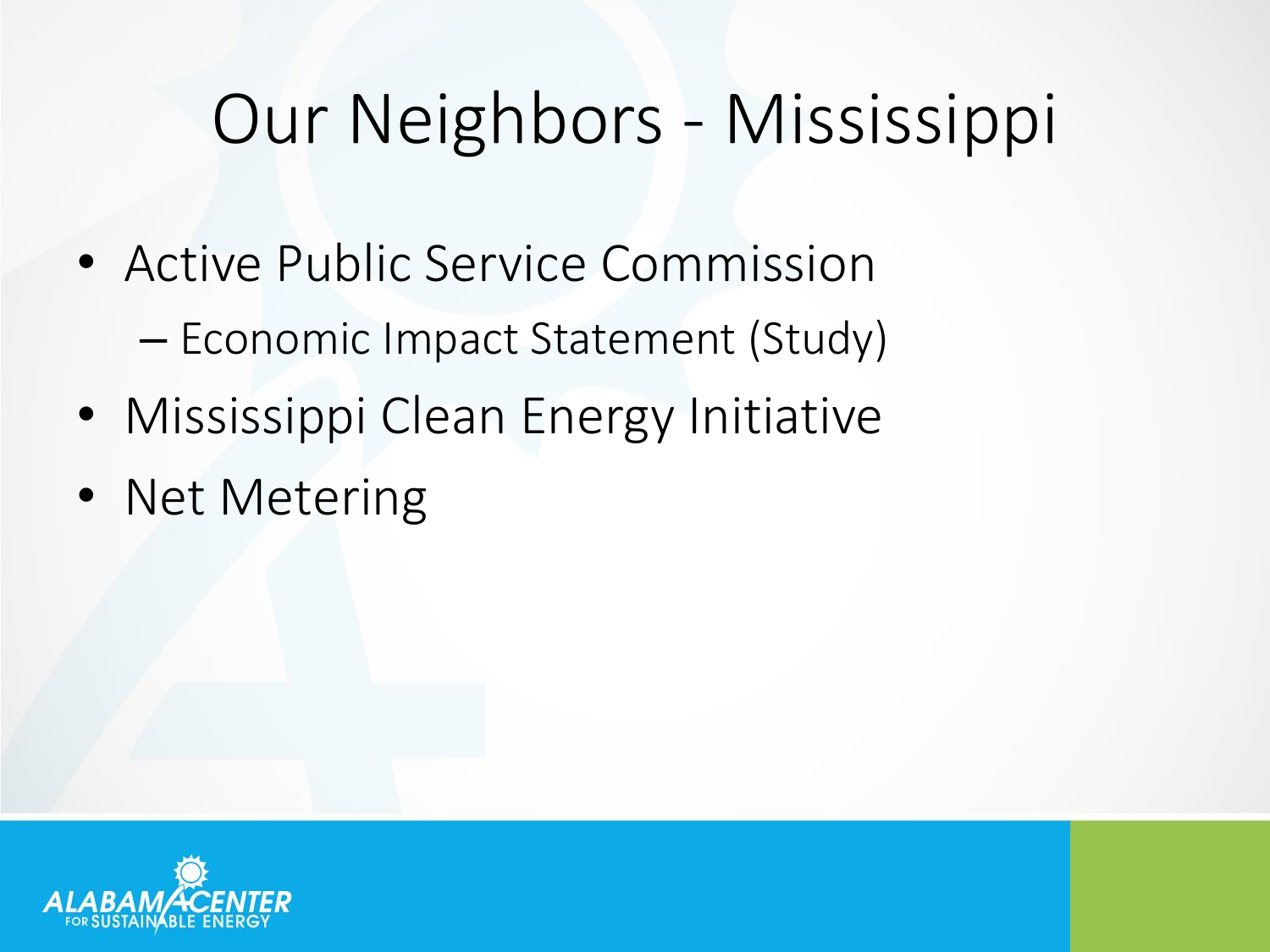#### Alabama Policy Landscape

- 2009 Energy Code
- Executive Order 33 and 25
- SB220 Awaiting signature by Gov. Bentley – Property Assessed Clean Energy
- Inactive Public Service Commission

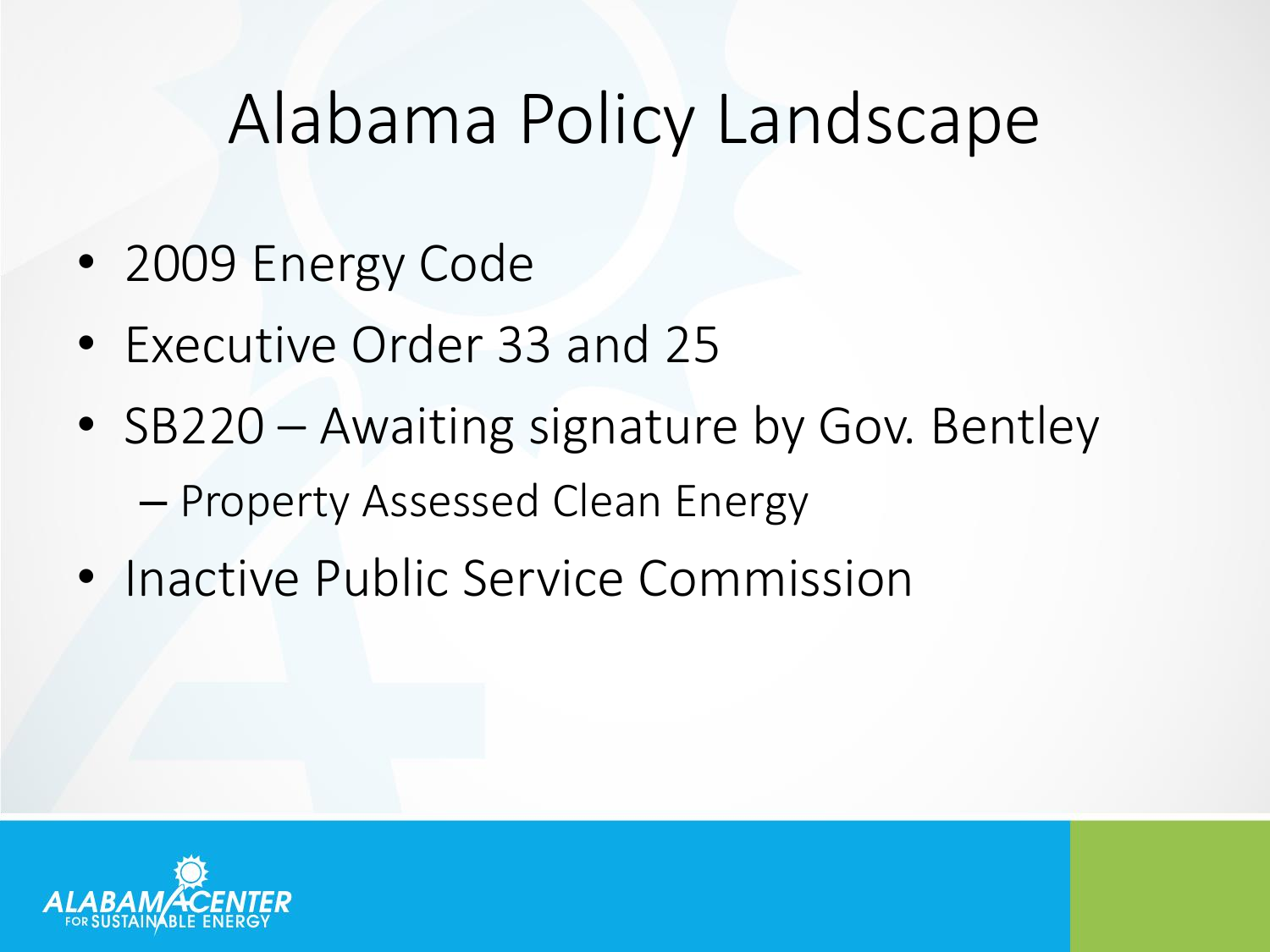#### Future Landscape?

- PACE Development
- Standardize the Interconnection Process
- Solar Investment
- Streamlined Permitting

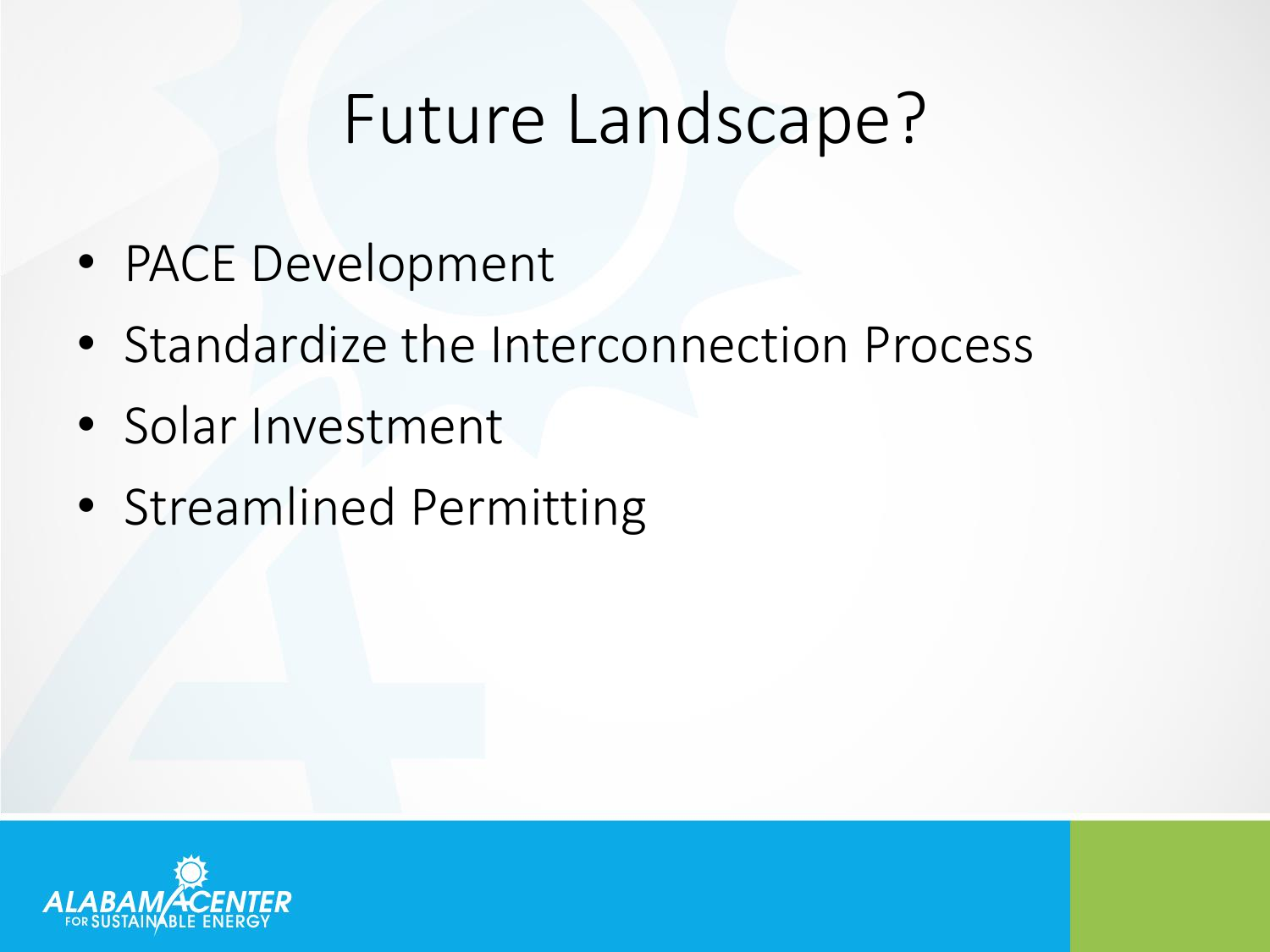### Action Plan

- Start local: lead by example in HSV and surrounding counties
	- Invest in innovation, growth
	- Document, scream real success
	- Gain momentum
- Free and fair market principles
- Make it undeniable

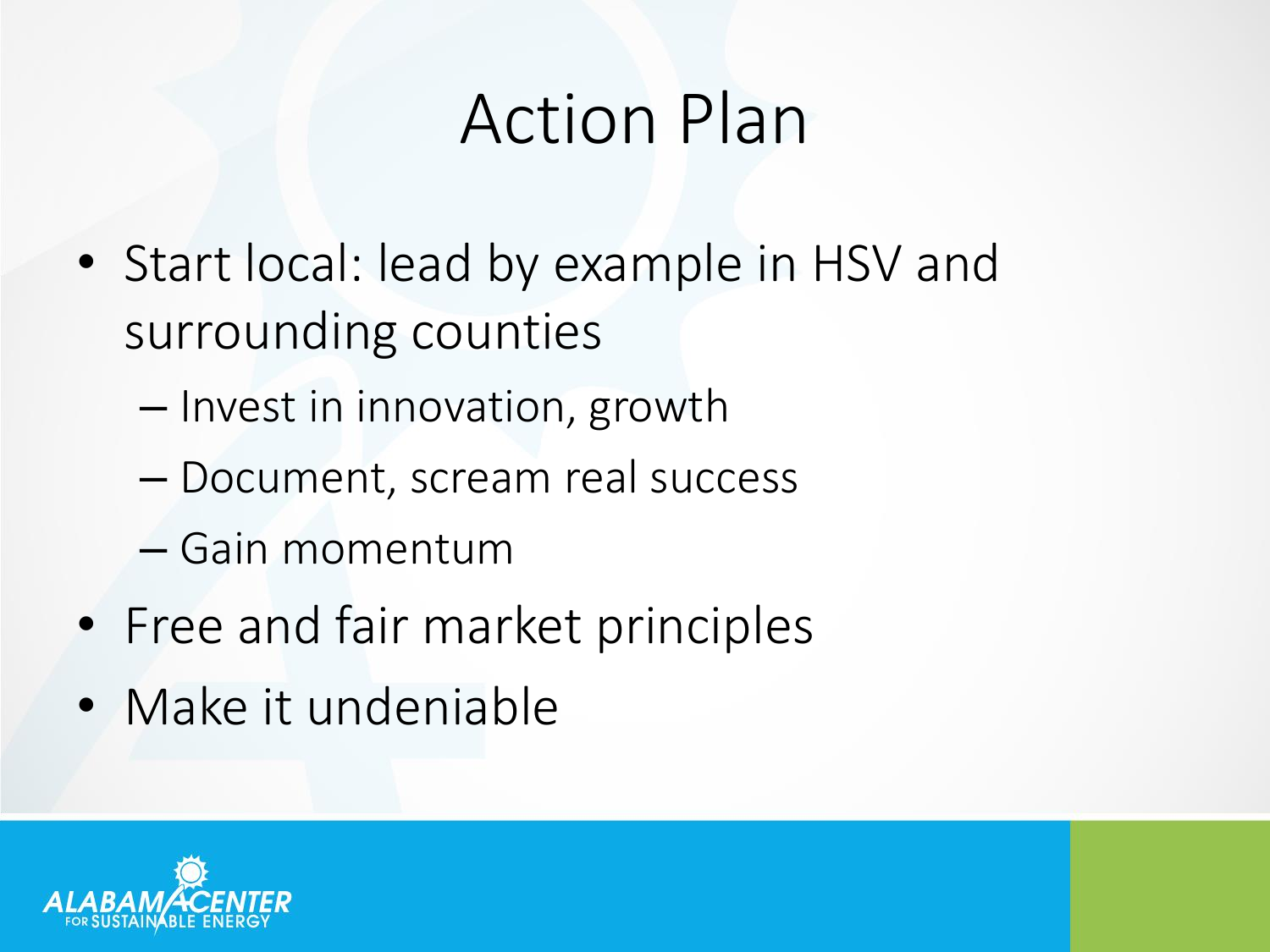